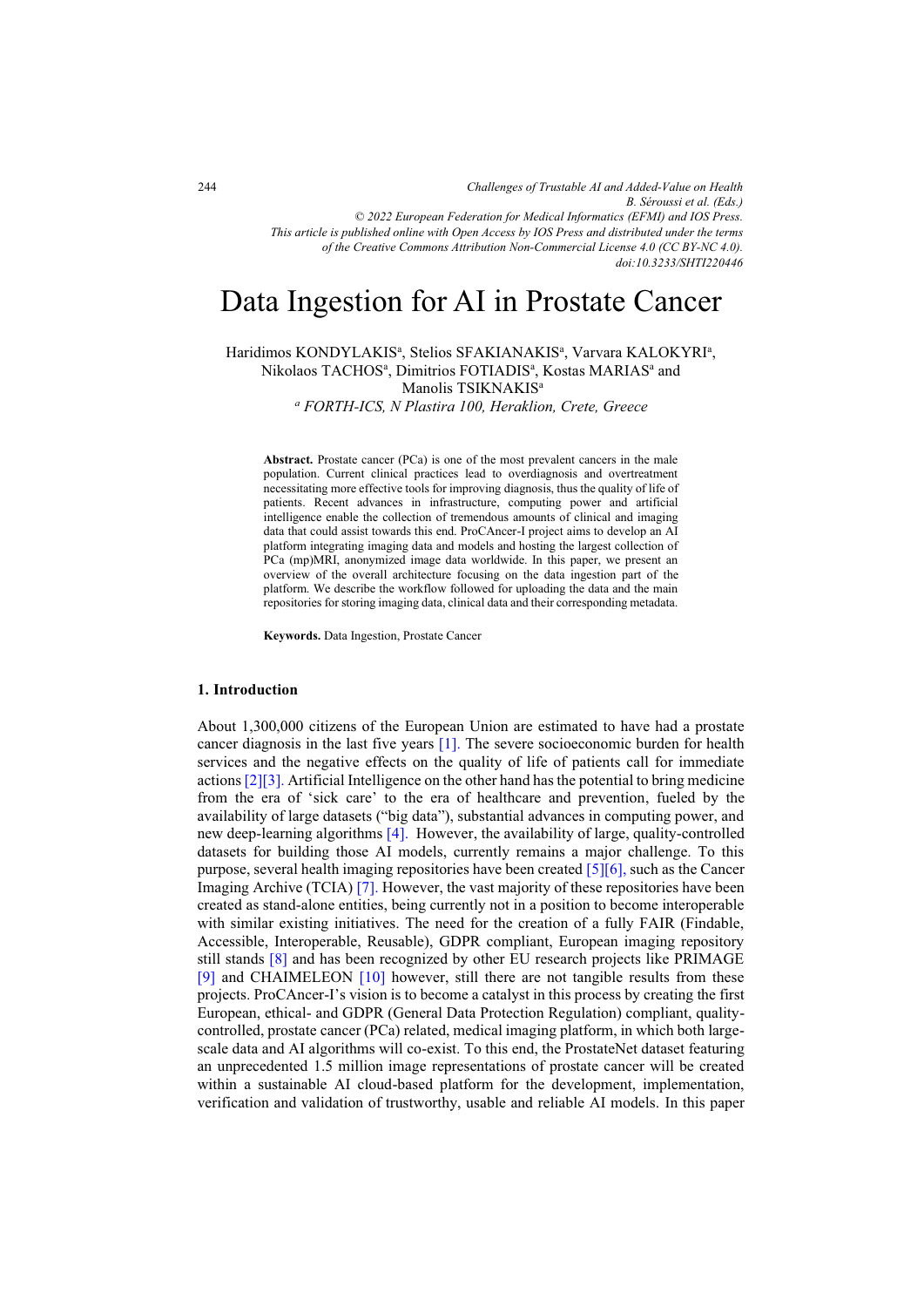we provide a glimpse of the overall architecture focusing on the data ingestion part of the platform. model used.

# **2. Architecture**

ProCAncer-I aims to deliver an infrastructure that follows the principles of open source, FAIR data access, common look-n-feel, common authentication and authorization, layered developing of modelling service, modelling service certification and cloud infrastructure independence. The logical view of the ProCAncer-I platform with the main domain specific areas of functionality of the system is shown in Figure 1. The following subsystems are identified:

*Data ingestion and upload.* This includes all the infrastructure (tools, services, cloud resources) that allows a data provider to upload their data sets according to the project's guidelines and best practices (e.g. anonymization) so that they become integrated to the curated cancer-related data managed by the system.

*Data Management*, which supports the "data at rest" scenarios, is the core of the platform supporting all the other subsystems for the storage, efficient indexing, curation, and retrieval of the data.

*Domain specific tools,* for example image and data annotation and data *tools*, which support domain experts to annotate and curate the imaging data.

*Model management*. This is the part of the platform supporting the management of computational and AI tools and models. It allows searching for available models, the development of new ones, model execution and monitoring, etc.

*Data and Service "Peering"* tools, that support the exchange of data and interoperability of services with other research infrastructures using well defined FAIRenabled APIs and applications like the "Honest Broker".



**Figure 1.** The main subsystems of the ProCAncer-I platform

Hence, during the initial implementation period the main focus has been on the design, development and delivery of the infrastructure and tools to enable data collection and its preparation, including de-identification, for upload into the platform. In the sequel we present data ingestion and upload, data management and domain specific tools that have been developed and integrated to allow data providers to make their data sets available to the ProCAncer-I community securely and fully annotated.

**Data ingestion and upload.** The ProCAncer-I platform will collect and manage large amounts of multimodal data (mpMRI imaging data and related clinical data) and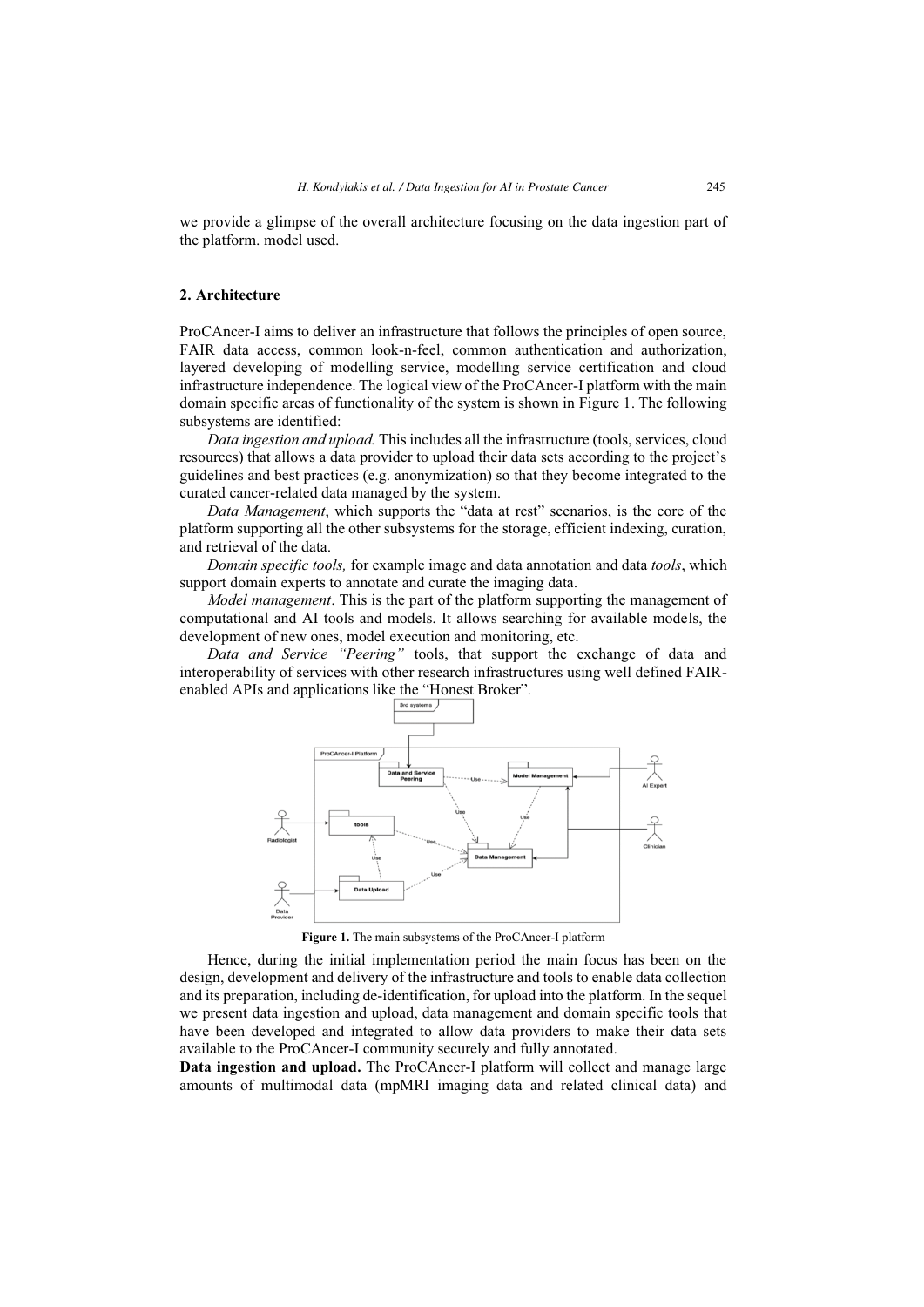metadata to be used for the training of advanced AI models. The ProCAncer-I cloud platform storage, ProstateNet, is comprised of 3 components: a) the DICOM Object Store which stores medical imaging data; b) the clinical data document store which stores the clinical data; and c) the meta-data catalogue which stores metadata and semantic annotations to enable rich search and discovery of data and its exploitation.



**Figure 2.** Main components and processes of the data ingestion pipeline

The whole data ingestion pipeline with its main components and subprocesses is shown in Figure 2. The clinical partners use a local, integrated eCRF and data upload tool to organise the DICOM studies and complete the clinical information, validate the use case, anonymise data and upload data to the cloud staging area. Each Clinical Partner is able to run the data curation tools (if needed), verify the anonymisation and completeness of data, and submit validated cases to the ProstateNet repository (so called "staging area").

*DICOM Image Repository.* The ProCAncer-I project DICOM Image Repository provides the necessary services for saving, updating, and retrieving DICOM studies. The implementation of the repository is compliant with both the DICOM and HL7 standards, thus allowing seamless interoperability with existing PACS systems and scanners. To support the several steps of data curation, annotation and AI research and development, the repository provides mechanisms for querying and retrieving data through an API gateway using the standard DICOMWeb [\[11\]](#page-4-0) suite of programming interfaces.

*Clinical Data Repository.* The Clinical Data Repository is the central data warehouse of the ProCAncer-I platform, accessible through a web-based ("RESTful") API. In the data upload process this repository stores the submitted clinical and image related information before the metadata extraction and their persistence in the Metadata Catalogue. In this way, the data ingestion follows an Extract-Load-Transform (ELT[\) \[12\]](#page-4-0)  design where this repository is responsible for maintaining the data in their original submitted format. The Clinical Repository is similar to a "data lake" that contains all of the uploaded information (except the imaging data) in the format that was uploaded. Being similar to a traditional data warehouse it offers transactional interactions and both structured and unstructured data storage. In addition, it contains imaging related metadata, for example selected DICOM tags extracted from the uploaded data, in a quasirelational schema so that complex queries are possible and efficient. In contrast to the DICOM Imaging Repository that offers a mostly key-based "blob" storage (e.g. retrieving a DICOM series by its series UID), the Clinical Repository is able to cope with lots of different search criteria and access patterns. It also stores information about the results of the image processing tools (e.g. segmentations) and their parameters allowing the linking between imaging data and provenance related metadata extraction. Finally, it maintains an upload log so to enable traceability, by gathering of statistics and monitoring of the use of the data platform are possible.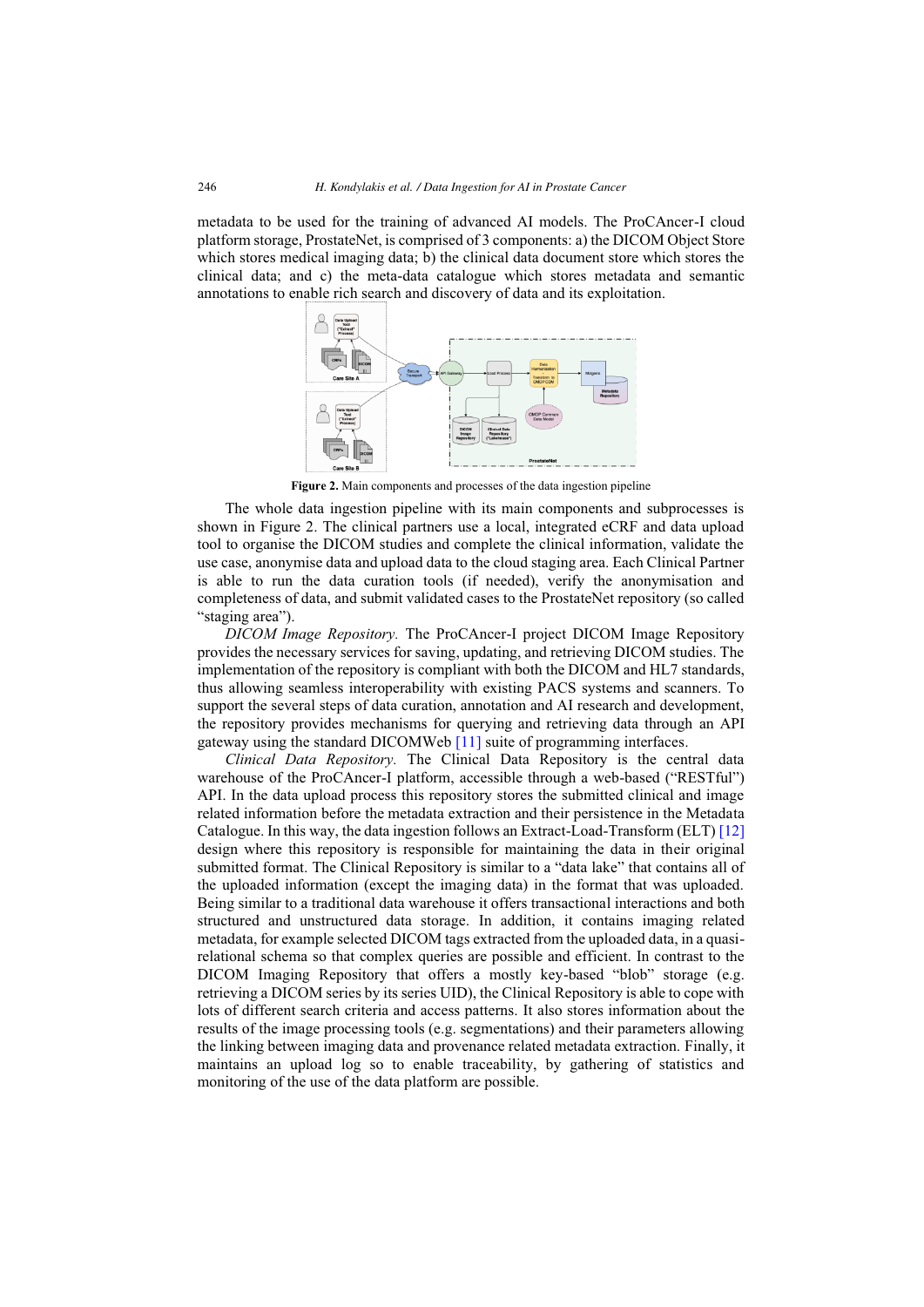*Meta-Data Catalogue.* In ProCAncer-I, the MOLGENIS (https://www.molgenis.org/) platform has been adopted to serve as the main metadata catalogue of the project, whereas OMOP-CDM and its extensions are used as the common data model to store the available metadata. MOLGENIS has a completely customized data system allowing modeling of the data using external data models. In addition, it is modular, having several modules to store and interact with the stored data, and provides interfaces to create R and Python scripts that interact with the data. MOLGENIS takes away the hassle of storing data, and makes it highly accessible with filters and fast search capabilities.

*Data Models.* ProCAncer-I adopts the OMOP-CDM, which is one of the most widely used common data models for supporting analysis of observational health data. It supports the standardization and harmonization of health data as well as the generation of reliable scientific evidence about disease history, effects of medical interventions and health care interventions and outcomes. Besides the standard CDM, OMOP-CDM extensions are used, such as the Oncology CDM extension for representing cancer data at the levels of granularity and abstraction required to support cancer research. For radiology exams, although those can be currently registered using the OMOP-CDM, the model does not enable the storage of the subsequent curation process. As such, the ProCAncer-I aspires to introduce a radiology extension and is currently working on it in collaboration with the OHDSI Medical Imaging Working Group, focusing on including annotation, segmentation and curation data as radiomics.

*OMOP-CDM ETL*. To get from the native/raw data provided by the clinical sites to the OMOP Common Data Model (CDM), an extract, transform, and load (ETL) process was defined and implemented. This process transforms the data from its initial raw format to the CDM, and adds mappings to a set of Standardized Vocabularies. Terms found in the source data are mapped to concepts in the OMOP standard vocabularies to achieve semantic interoperability. In most cases a mapping to a standard concept with the same meaning as the source term can be made. If this is not possible, the source term is mapped to a non-standard concept. If a non-standard concept matching the source term does not exist either, then we create a custom 'ProCAncerI' concept. Concerning the radiology image metadata accompanying each one of the use cases, we have designed and implemented an initial CDM-extension (based on the current R-CDM extension proposed by the OHDSI community) for storing all image related metadata required by the project. In addition, we have designed an initial schema for storing the image curation information. During the whole pipeline the users are able to observe the various steps and specific tools for quality control are available. These tools include visualization interfaces for the imaging data and segmentation masks, as well as for the ETL output and the OMOP-CDM mapping and storage in MOLGENIS.

**Deployment.** Apart from the functional requirements and the data ingestion pipeline presented above, the envisaged platform needs to address certain non-functional requirements, such as scalability, security, availability, and overall performance. To address these needs, the platform is deployed on a commercial cloud using "cloud-native" technologies and tools. In particular, all the platform's components are deployed as containers using Kubernetes as the container orchestration platform for automated container deployment. The platform network is also "containerized" with both control and data plane composed of microservices with flexible deployment specifications to address fluctuations in workload. Finally, there's built-in observability and analytics functionality in order to enable continuous monitoring and automated troubleshooting